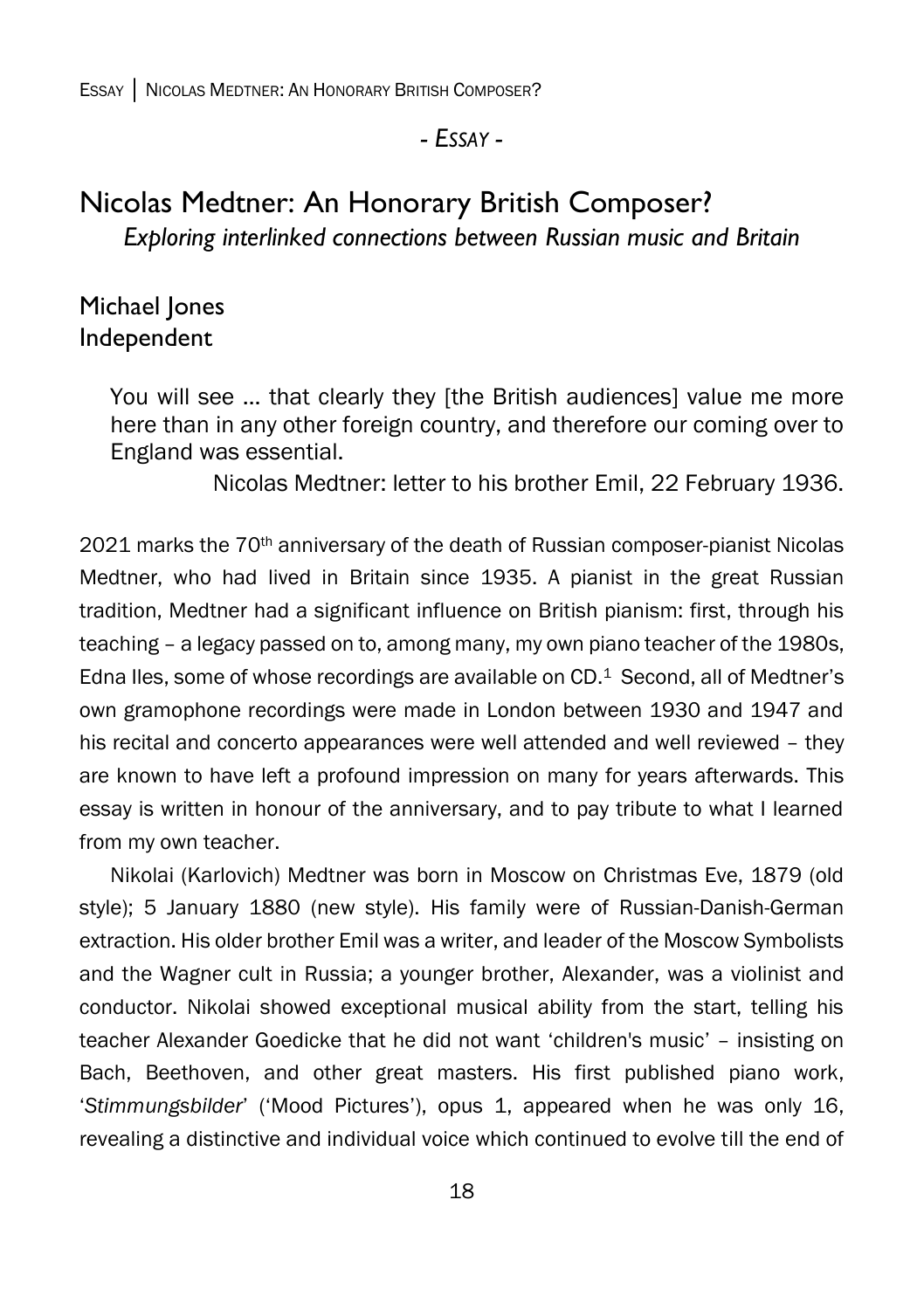his life – particularly in the gradual perfection of one-movement extended-sonata form as manifest in several of his 14 piano sonatas, as well as his First and Third Piano Concertos; this formal fingerprint is arguably his greatest contribution to twentieth-century musical thought. Receiving his piano training from Paul Pabst, Vassily Sapelnikov, and Vasily Safonov at the Moscow Conservatory, Medtner's pianistic skills were soon winning top prizes. For composition, he sought advice from Sergei Taneyev, who described him as 'born with sonata form'. Medtner nevertheless chose to drop out of Taneyev's class and to remain essentially a selftaught composer.

In 1908, Medtner was invited to teach piano at the Conservatory, but resigned in 1910 to devote himself to composition. In the same year, the Sonata in G minor, opus 22 was published: the work is a novel example of an organic piano sonata in one movement of that era and a great advance on Liszt's Sonata in B minor of 1854. The Liszt contains four sections linked into a one-movement format by its development of themes; the central section in F-sharp major contains *an entirely new theme* not connected to the opening material. Medtner's G minor Sonata is different: its opening thematic material constantly grows and transforms, so that by the middle section (in F minor), a new theme section is created out of a rigorously transformed version of the opening idea.



Ex. 1a: Medtner, Sonata in G minor, opus 22 (1910), bb. 8-13.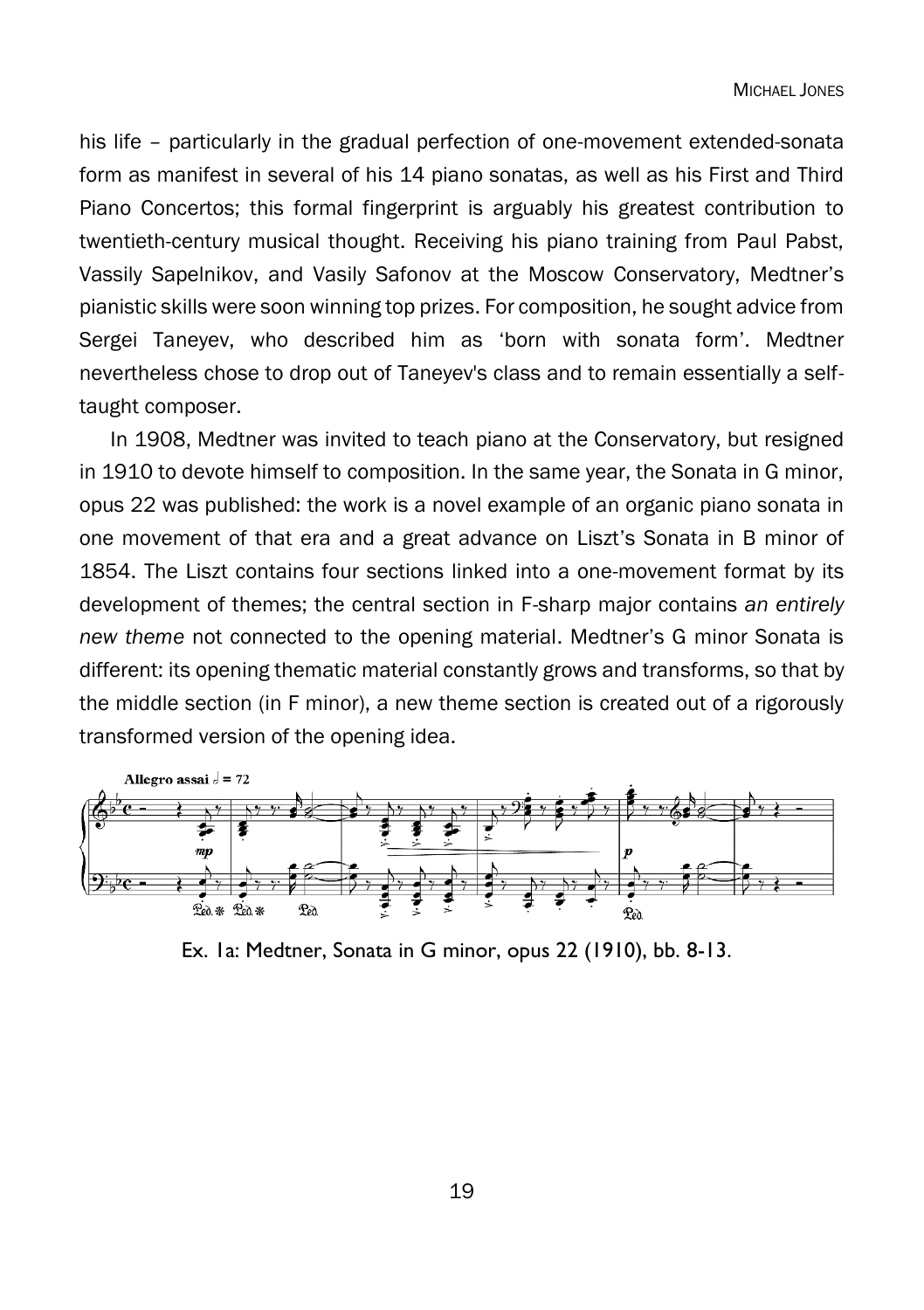ESSAY │ NICOLAS MEDTNER: AN HONORARY BRITISH COMPOSER?



Ex. 1b: Medtner, Sonata in G minor, opus 22 (1910), bb. 196-200.

Next to his most well-known *Skazki,* or *Tales* (*'Legends'*)*;* not *Fairy Tales* – a misleading title), <sup>2</sup> the Sonata in G minor has always been Medtner's most widelyplayed work. In 1961 Harold Truscott wrote the following in *The Music Review*:

This Sonata is one of the outstandingly original large-scale twentieth-century achievements in music. Its handling of every aspect of its language is bold with the assurance of genius. Its language is that of Medtner's classical and romantic predecessors, but at every point he is doing with the certainty of complete achievement things which had never been done in this field before, and he is using these things as the right and natural means of expressing what he has to say. The unity of the whole structure is evident at a single hearing […]. The unusual features which help to make that structure give the work a permanence one only, as a rule, associates with the tried classics. This music is outside fashion; it will always be there, and will always be ready to yield a little more of its secret. But it will never have given everything.<sup>3</sup>

Medtner married Anna Bratenshi in 1919, but they were not enthusiastic about the Russian Revolution of 1917: the family business had been taken over by the State without compensation. The couple opted to stay for as long as they could, but as the regime became more oppressive, they decided to leave in 1921. From then until 1927 they stayed in Germany—partly because Medtner had found an important publisher there (Julius Heinrich Zimmermann)—but then subsequently moved to France, remaining until 1935. During this time, both Medtner's music and piano playing were becoming more widely appreciated – particularly in America, where Rachmaninov helped to organise a successful concert tour in 1925. The *Musical*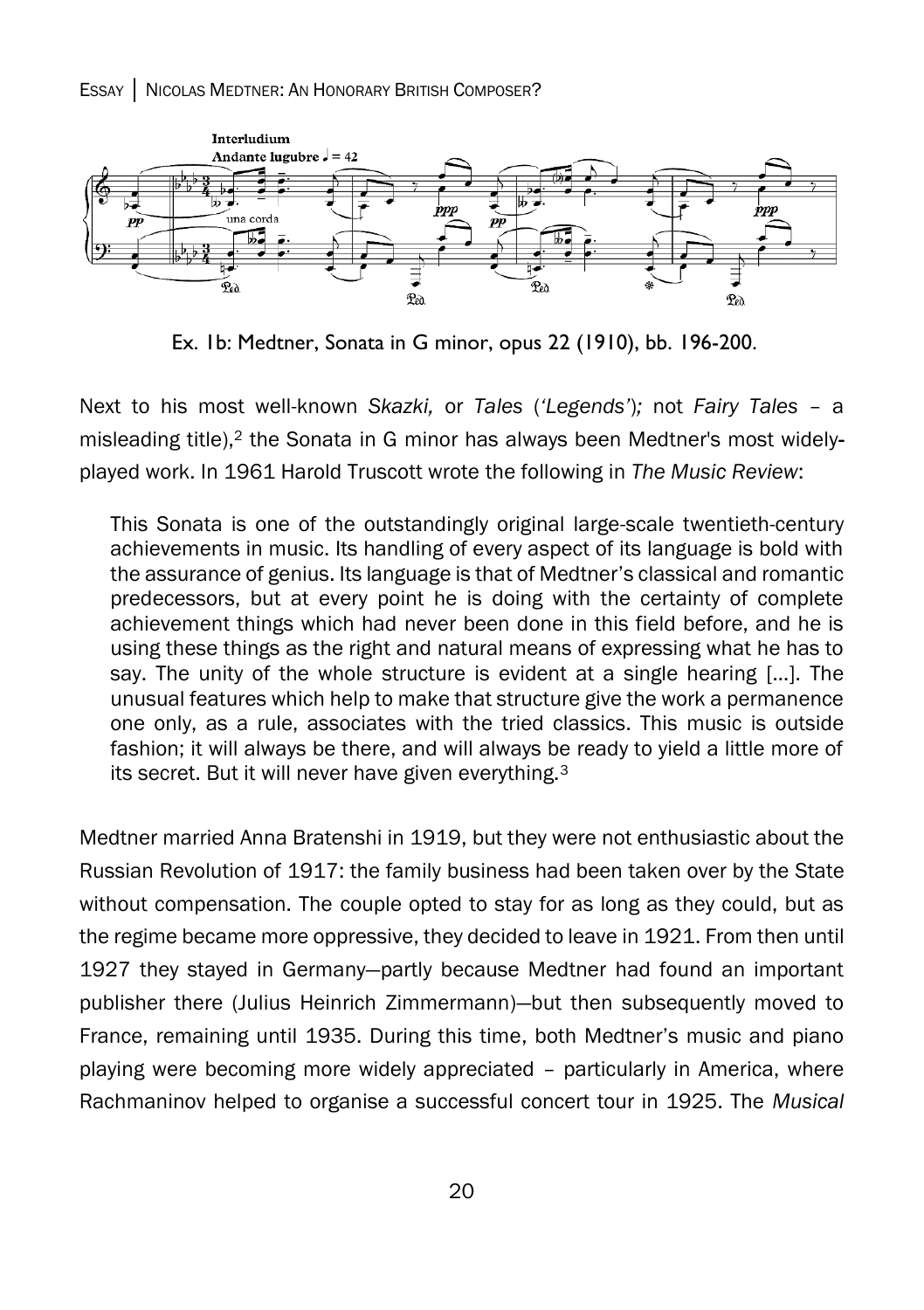*Courier* reported of Medtner's debut recital in New York's Town Hall on 13 November:

It quickly became evident that one was in the presence of genuine greatness [...]. It was quite obvious that the audience was generally thrilled, and there were expressions of wonder that this man's works were not better known in America. The answer is, that art that never descends below the highest classical standards and never deals either with trivialities nor the highly obvious has a longer way to go to popular recognition than that of a simpler and more ephemeral nature. Medtner is one of the world's great classic masters, and it is to be hoped that America will realize it.<sup>4</sup>

The Medtners' sojourn in France was made possible through the support of Marcel Dupré (composer, and eventually organist at St Sulpice, Paris), who found for them an attractive apartment in the Meudon district from where Medtner was able to teach the piano – Dupré's daughter Marguerite being one of his students. Despite this much-appreciated assistance, recognition in France as a composer was slow. In 1935, there came the opportunity to move to London.

But there is a lot more background as to how and why the Medtners came to Britain. First is a feature about Medtner by Ernest Newman in the January 1915 edition of the *Musical Times*, and in the following year, two of Medtner's works were featured in Book 6 of J. and W. Chester's 'Educational Series of Russian Music' edited by Annie T. Weston, which introduced my teacher to this music. Then in 1922 Hamilton Harty received a letter from Rachmaninov, recommending Medtner as both pianist and composer.<sup>5</sup> Harty took Rachmaninov's advice seriously and in 1928, Medtner was invited to Manchester to play his Piano Concerto no. 2 in C minor, opus 50, for the Hallé's seventy-first Season. (The work is dedicated to Rachmaninov.) After a very successful two-piano rehearsal—Medtner not perhaps realising that Harty was not only a composer himself but also an excellent pianist— Anna Medtner described Harty in her diary as '… a splendid musician and charming person', who 'accompanied magnificently' – hearing him say more than once that '[Medtner] is the greatest of the living composers'. 6

After the concert on 22 November, Neville Cardus' very substantial review of the concert devoted a sizeable portion to Medtner's performance. The final section,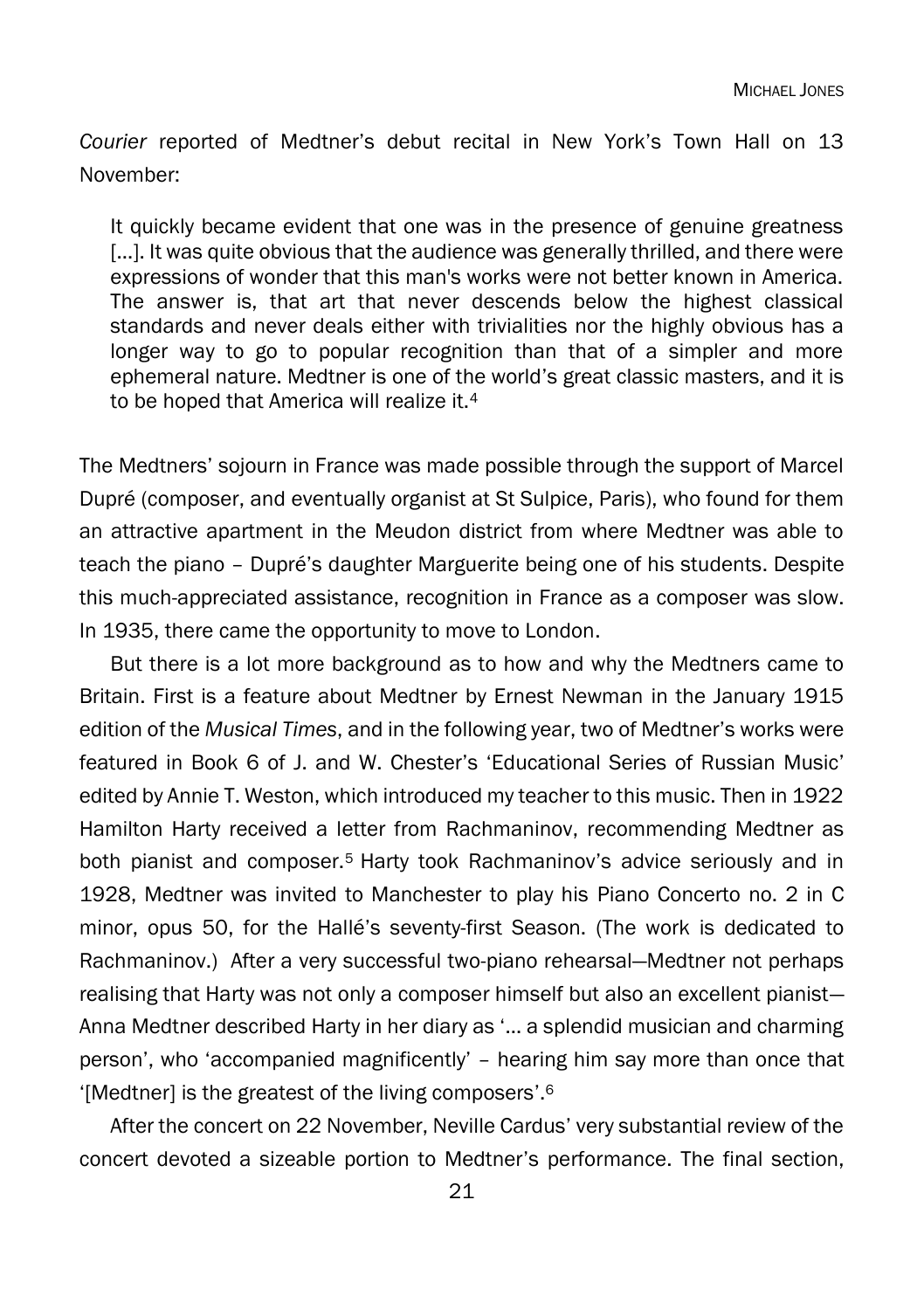#### ESSAY │ NICOLAS MEDTNER: AN HONORARY BRITISH COMPOSER?

which assesses the Concerto, gives an impression of how Medtner's music was perceived at the time:

… It [the Concerto] is indeed a thoroughly conservative work for a modern Continental composer. We had been led by reports from London to find the composer not a little austere in his ideas. On the contrary, there was no small amount of 'Pianist's music' in the work — refined but elaborate figuration. In the charming second movement we even got a whiff of the scented salon. But after listening to the Concerto for a while, with our ears intent on the melodic or thematic material, we were compelled to change our point of view. The really distinguished parts of the work are surely its rhythmical changes and contrasts. Here is a Russian composer for whom rhythm is not an elemental affair […]. Medtner's rhythms are not to be considered as a convention of accents; they are subtler, more flexible than that. Delicacy and variety are their very spice; perhaps a closer acquaintance with the Concerto would reveal that Medtner's rhythm has its system of recurring stresses; last night it struck us as a thing ordered intuitively by a highly cultivated mind which thinks out its music primarily in terms of delicate changes and combinations of energy. The orchestra played its part well enough, but another rehearsal might have lent to the instrumentation something of the pianist's sensibility of touch. Medtner writes no merely 'effective' passages for his orchestra; his scoring is thick, almost without colour or light. Yet here again, rhythm keeps everything vital and organic. The work defies summing up after a solitary hearing; it tells eloquently of a rare musical culture and of a personal attitude to the great musical traditions. *It is musician's music* [italics mine] – perhaps, at bottom, pianist's music. And, after all, a piano concerto ought to be that.<sup>7</sup>

But this was not Medtner's first British appearance that year. Following an invitation from Tatiana Makushina, a London-based Russian soprano, Medtner gave his debut recital at the Aeolian Hall on 16 February 1928; some of his songs were included in the event. As plans took shape and word got around, Medtner secured further engagements: these include a reception in his honour at the Royal Academy of Music, a BBC recital, and two concert appearances with London music clubs. The Aeolian Hall concert created a sensation with the public. Anna's diary notes:

Yesterday our thoughts went back to Moscow. The way in which they greeted and received each piece and constantly demanded repetitions was such that for some minutes I thought, no, this was not London, it couldn't be that this was all taking place in an unfamiliar foreign place, where Kolya [Anna's nickname for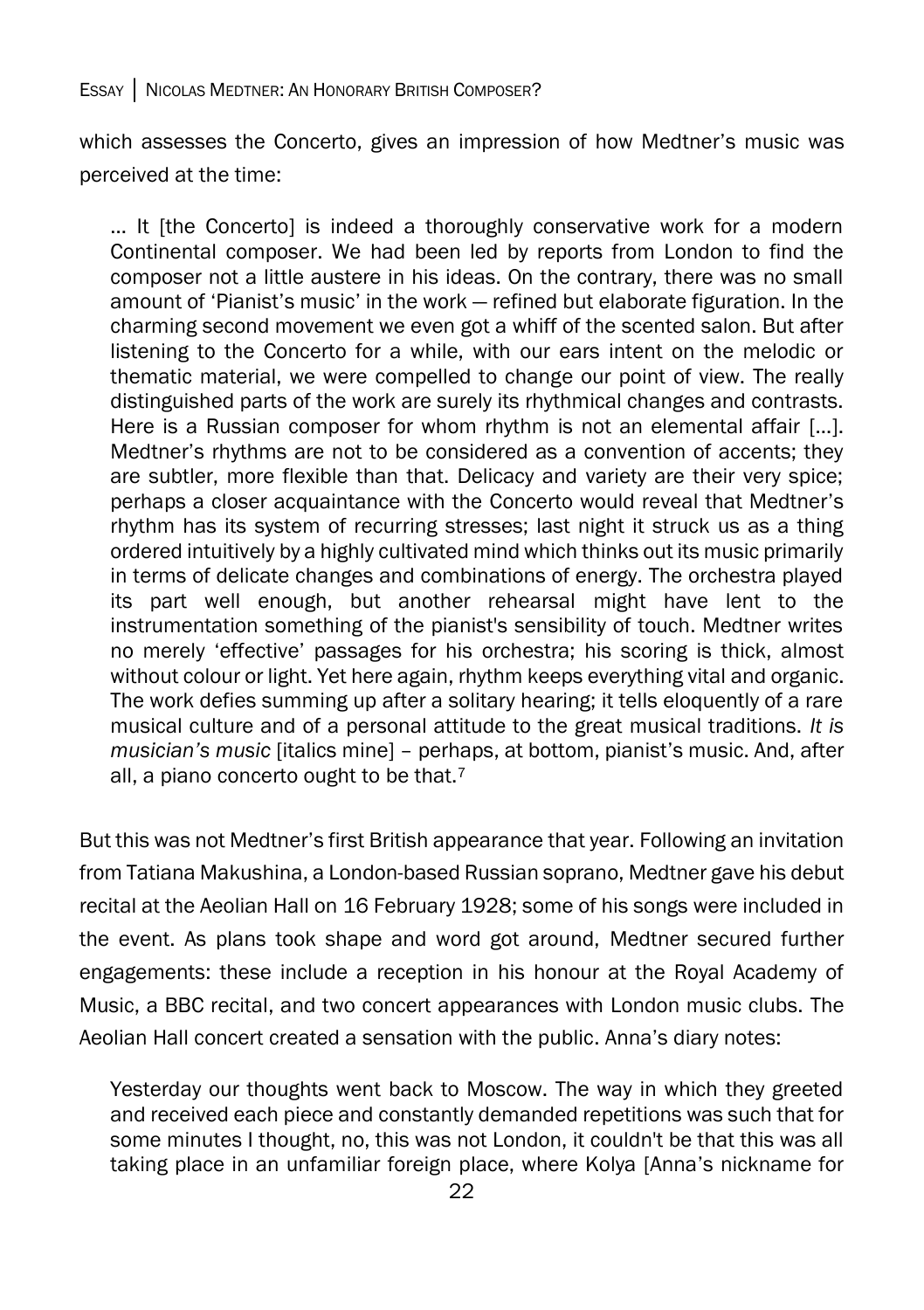her husband] was appearing for the first time. The warm welcome, the deathly silence during the performance, had so good an effect on Kolya that he played altogether exceptionally *and in a way that even for me was new* [italics mine]. The ovation was such that all the organisers, the manager of the hall and then all the people who crowded into the artist's room said that such a storm of enthusiasm was unknown here. Many people did not get in. It was a sell-out to the last seat. For this was entirely unexpected, because we were unaware that Kolya was known here so well. He got a heap of letters with greetings, expressions of thanks, requests to meet and so on.<sup>8</sup>

Among the audience who greeted Medtner backstage afterwards was distinguished pedagogue Tobias Matthay who, full of admiration, kissed Medtner's hand! Strangely, this enthusiasm does not seem have extended to the *The Times'*  somewhat sniffy critic, who wrote:

It was as pianist rather than as composer that we have found M. Medtner interesting. We have often wondered why his works have attained the reputation they have; when he plays them himself the question is answered. He knows exactly how to present his own work to an audience, how to turn what may look dull in the written notes and sound ordinary in less skilful hands into a thing of perfect grace and well-moulded outline.<sup>9</sup>

More intelligent critics such as Ernest Newman could write with more perception, such as the following excerpt from a review of a similar London recital given later:

[...] Yet not only is the hall crowded, but everyone stays to the end of a long programme; and one is astonished at the number of young men and women in the audience, and the obvious keenness with which they listen. The only conclusions we can come to are that Medtner's piano works must have had a larger amateur clientele than one had imagined […] for Medtner is one of those composers who are classics in their lifetime. He does what every notable composer has done – takes the current language of music, impresses his own personality on it, extends its vocabulary, and modifies its grammar to suit his own ends, and then gets on with the simple business of saying what he thinks in the clearest terms possible.<sup>10</sup>

The RAM Reception took place on 24 February; Medtner and Makushina gave a trimmed-down version of the Aeolian Hall programme. The Principal – J. B. McEwen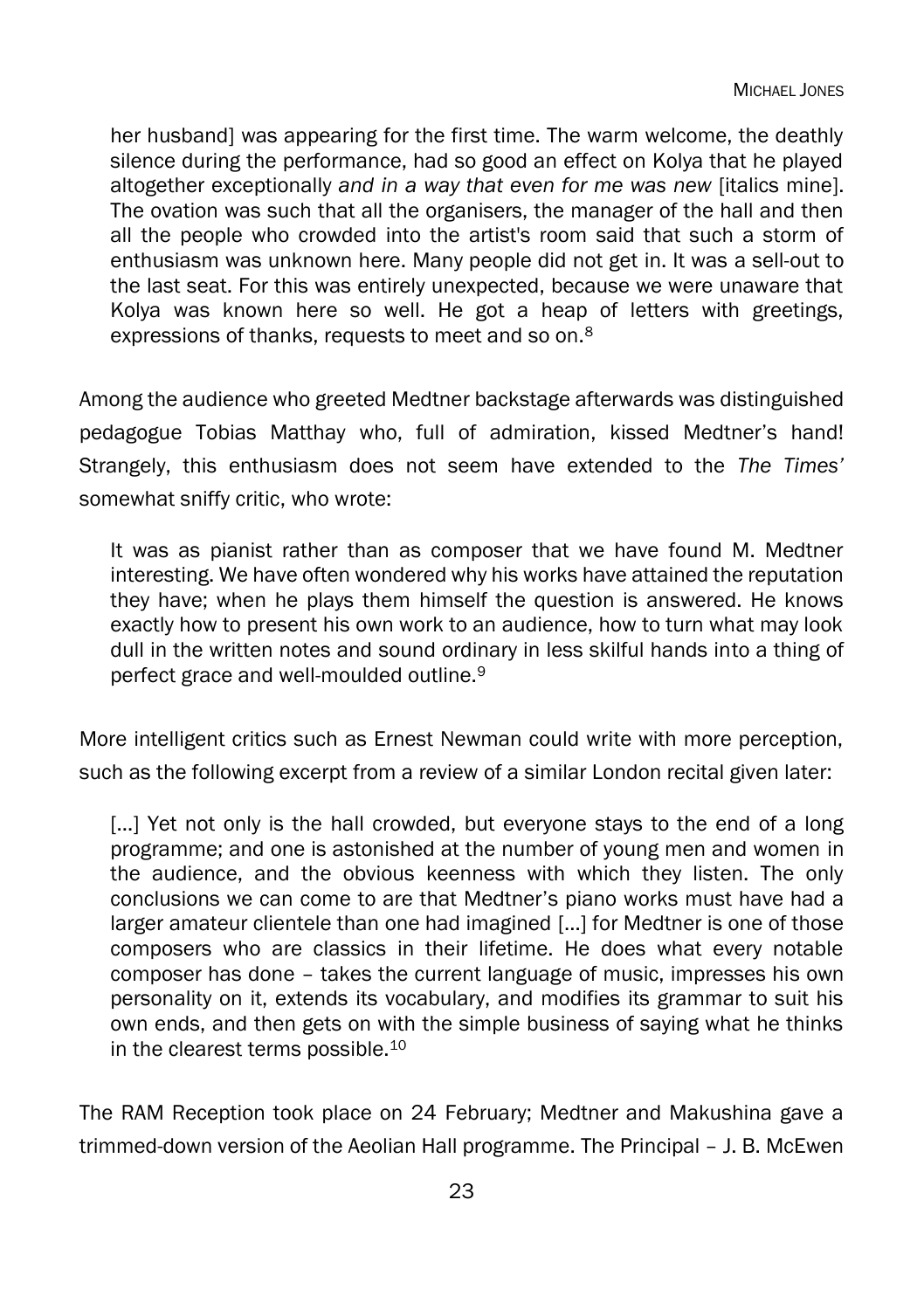– turned pages, and Sir Henry Wood gave the final address. Afterwards, Medtner was made an Honorary Member. Among the professors present were York Bowen and Benjamin Dale, both of whom were strong advocates of Medtner's music – Bowen had the G minor Sonata in his repertoire and Dale remained a sympathetic friend until his own death in 1943.<sup>11</sup> Another Academician, Dora Bright, corresponded with Medtner, the contents of which (now in the Library of Congress) expressed the artistic ideals she valued in his work. 12

Earlier, I referred to Medtner's gramophone recordings. Although he is known only for those released in 1936, 1946 and 1947, he did undertake some trial recordings for Columbia from 31 March to 1 April 1930 in the Central Hall, Westminster, and in Petty France during February 1931. They were not issued, to Medtner's great disappointment - he appeared not to have realised that he was only being regarded as a guinea pig for the testing of two different electronic recording processes! Fortunately, a sizeable number of the test-pressings survive, revealing a fire and intensity in Medtner's playing, giving them the edge on many of the later recordings. In recent years they have been issued commercially.<sup>13</sup>

Medtner's 1930 visit featured the British premiere of the Sonata in E minor, opus 25, number 2, his largest single-movement piano solo. This took place in Liverpool on 6 March. It was well received for a work which takes over thirty minutes to perform and a feat of performer and audience endurance. Further premieres took place on 20 March at the Aeolian Hall, these being his *Second Improvisation*, opus 42 (in the form of variations) and the Violin Sonata no. 2 in G, opus 44. The latter was performed with May Harrison who, afterward, continued to champion the work. Taking a more personal interest in British composers, especially since the RAM reception, the Medtners attended the world premiere of Arnold Bax's Third Symphony on 14 March, performed in a BBC Symphony Concert at Queen's Hall. They met the composer during the interval and according to Anna's diary her husband regarded Bax as 'much better than Stravinsky or even Richard Strauss'.<sup>14</sup>

In 1931, he visited Scotland, where he gave a successful performance of Piano Concerto no. 2 with the Scottish Orchestra (conducted by Robert Heger) at St Andrew's Hall on 3 February. Two days later, he gave a solo recital, which featured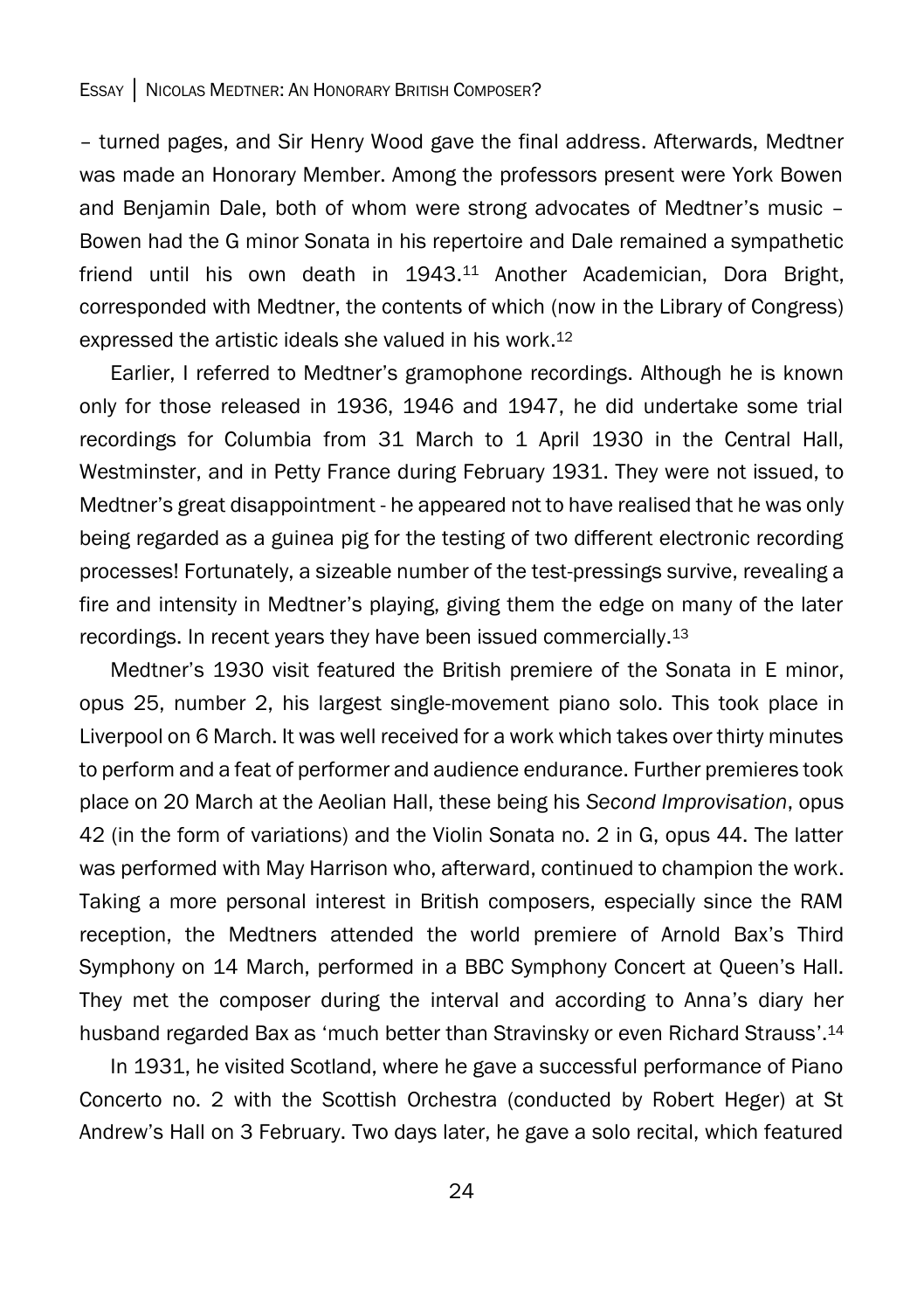the world premiere of *Sonata Romantica* (opus 53, number 1), which I consider as one of his greatest works. Medtner had been invited to Glasgow by the Scottish composer-pianist Erik Chisholm, whose Active Society for the Propagation of Contemporary Music was founded in 1930 with Medtner among the composers listed as Honorary Vice-Presidents. <sup>15</sup> Both concerts were favourably reviewed in *The Scotsman*, but the second performance of *Sonata Romantica*, given during a recital in St Andrews University the next day, attracted a more enthusiastic review in *The Dundee Courier* of 20 February. It was described as

… an entirely new work [...]. It showed that as a composer he [Medtner] has a very sensitive and highly developed intellectuality. The movements were Romanza, Scherzo, Interlude and Finale. All were woven together with fine craftsmanship and a rich texture; the execution was again brilliant.

During this visit, he ordered that the portraits adorning the walls of the hall be taken down, as he found them unnerving!

Whilst in England from January till February 1935, the Medtners stayed with Mikhail Braikevitch – erstwhile Mayor of Odessa, and an old friend. An architect by profession, Braikevitch was, at that time, involved in the building of a housing estate in Golders Green, north London. Despite the friendship and encouragement of Dupré, the Medtners were becoming less and less happy with life in Paris, so when Braikevitch offered them a house on low rent at Wentworth Road,<sup>16</sup> they were pleased to accept, moving to London in early October. It turned out to be their best move yet, for in 1936 Nicolas wrote to his brother Emil as follows:

You will see [from the reviews] that clearly they value me more here than in any other foreign country, and therefore our coming over to England was essential.

From 1936 onwards, his entire output was composed in Britain. *Sonata-Idylle*, opus 56, was completed in October 1937, and became the first work to be published in London (by Novello); Zimmermann (later Wilhelm Zimmermann) would continue to be his European publisher. Both movements of the work are in G major, and approachable from a technical standpoint. In contrast, Violin Sonata no. 3 in E minor, opus 57 ('Epica') of 1938 is a more ambitious work: in four movements, it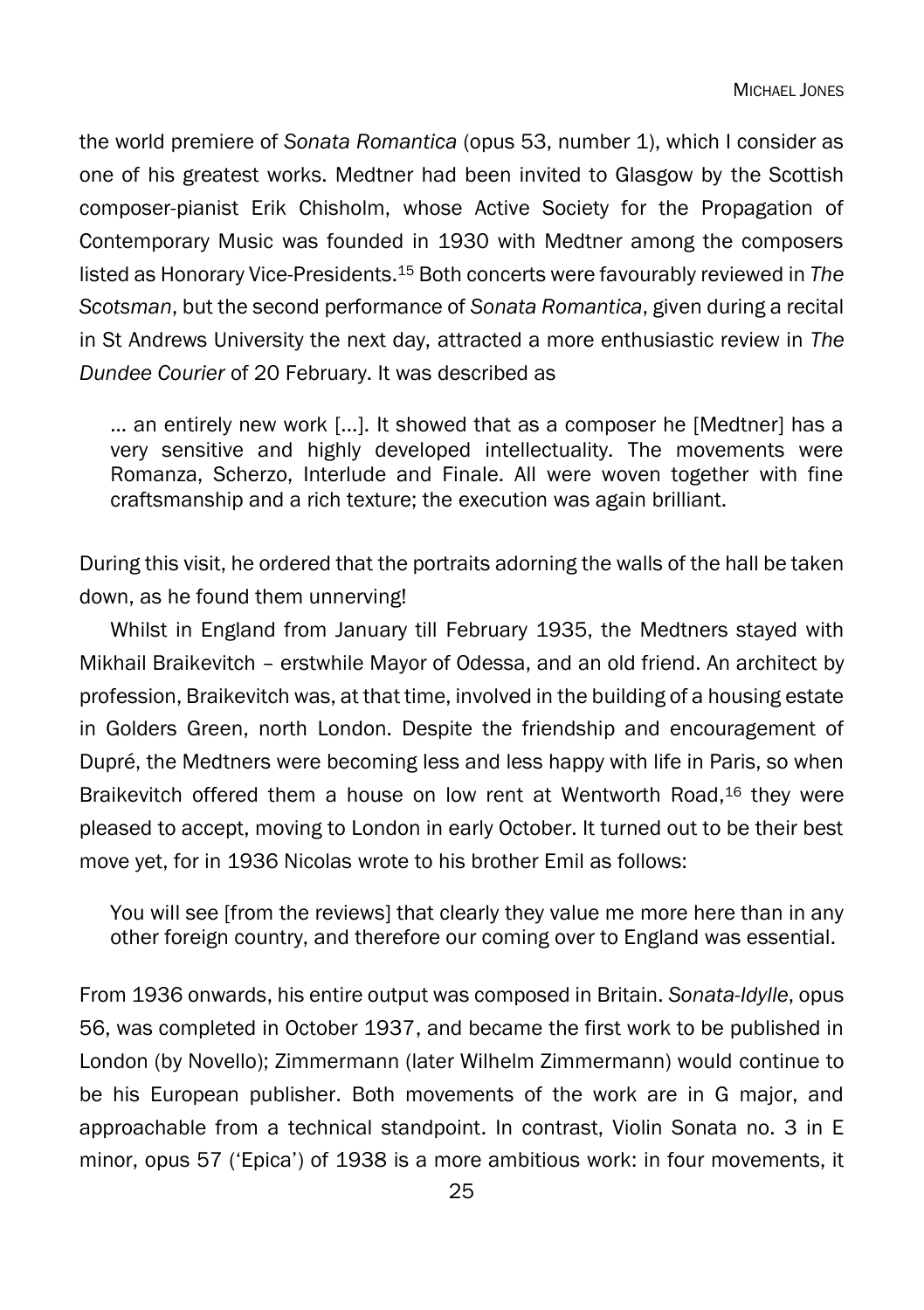plays for over 35 minutes and is dedicated to the memory of his brother, Emil, who died in July 1936.

Both the Violin Sonata and *Sonata-Idylle* received their world premieres in the Aeolian Hall on 10 February 1939, the violinist being Arthur Catterall, who also championed Medtner's violin sonatas. In his comprehensive biography of the composer, Barrie Martyn comments on the work and its premiere as follows:

The audience, which included the pianists Moiseiwitsch and Egon Petri, greeted the work with great enthusiasm, responding to qualities which surely make it one of the great violin sonatas: a nobility and profundity of ideas, masterly structure, a violin part fully exploiting the potential of the instrument and taxing the musicality, technique and stamina of a virtuoso, and piano writing which never dominates but always complements a partnership of musical equals. However, the work's publication by Novello's at the beginning of 1940 could hardly have come at a less opportune moment in history, so helping to ensure that this masterpiece would suffer the seemingly pre-ordained Medtnerian fate of neglect and obscurity.<sup>17</sup>

In 1930, Edna Iles introduced herself to the composer after an Aeolian Hall concert which took place on 20 March.<sup>18</sup> She had previously written to him, having given the British premiere of his Piano Concerto no. 1 in C minor, opus 33, with the City of Birmingham Orchestra conducted by Adrian Boult on 16 February that year. This led to an extended period of lessons, starting in Paris in 1934, then in London until the late 1940s. Born in 1905, Edna was the only daughter of Herbert Iles (a successful industrialist) and his wife Amy; they lived in Moseley, Birmingham. Having given her first recital for wartime charities in 1915, aged 10, she made her Wigmore Hall debut in 1920, aged 16, playing Liszt's Sonata in B minor. At 17, she was the first native British pianist to give the British premiere of Rachmaninov's Piano Concerto no. 3 in D minor with the City of Birmingham Orchestra conducted by Appleby Matthews in 1921. With large-scale works such as Benjamin Dale's Sonata in D minor, opus 1, and Bax's Sonata no. 2 in G already in her repertoire, she was more than equipped (both technically and intellectually) to tackle Medtner's large-scale Piano Concerto no. 1.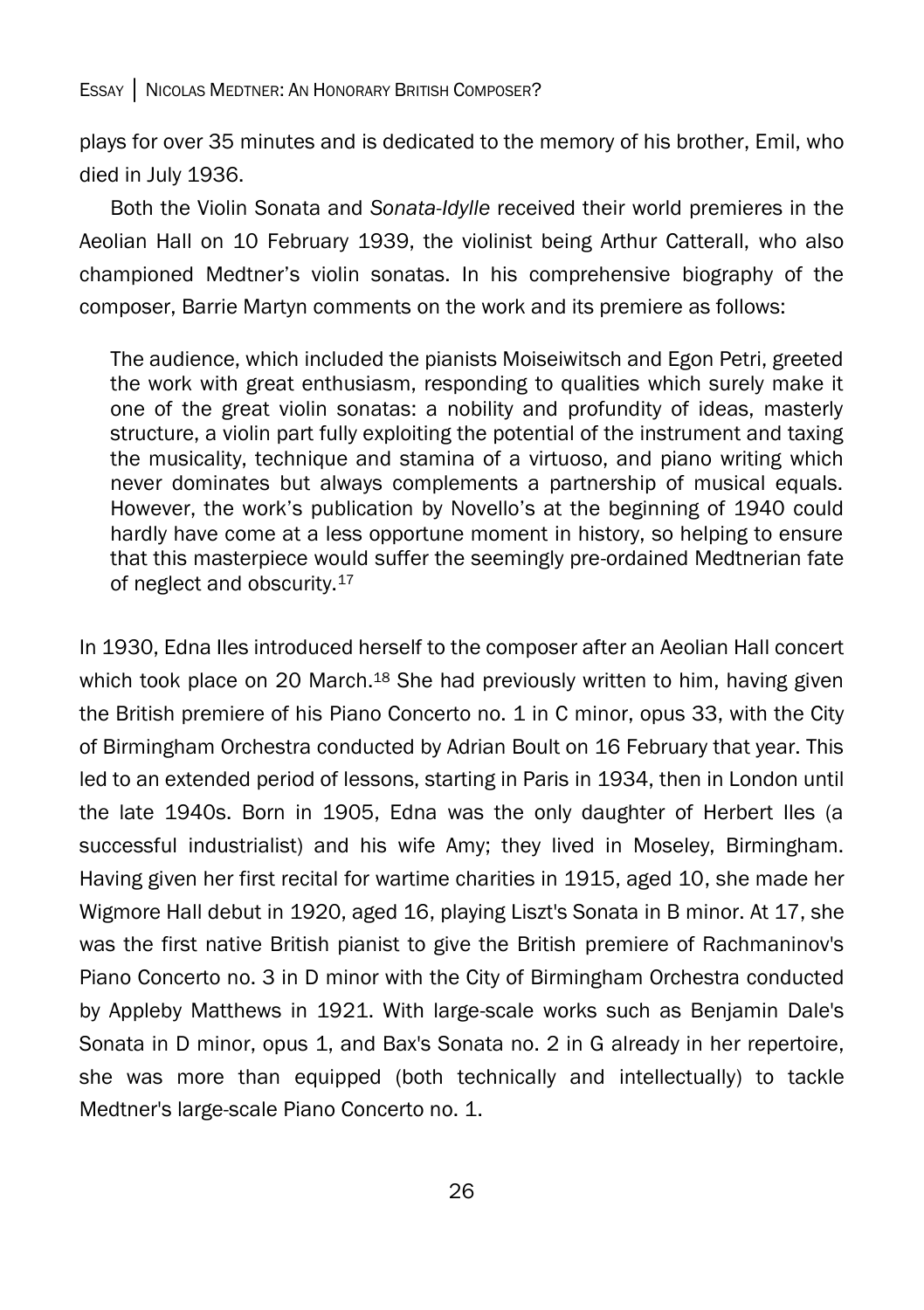However, the connection between the Ileses and the Medtners was to take a more significant turn when the Second World War broke out, forcing the cancellation of a performance of Piano Concerto no. 2 with the City of Birmingham Orchestra which had been scheduled for December 1939. Despite the so-called 'phoney war', the possibility of bombing raids on London was a serious possibility: Medtner had suffered pneumonia attacks in the past and his doctor had forbidden any stays in bomb shelters. During a visit to the Ileses in the summer of 1940, the Medtners expressed their concerns; it was therefore agreed that if conditions in London became worse, they should close up their London home and stay with the Ileses *en famille* until things improved. Considering himself and his family at risk due to their home's close proximity to the Central Electricity Generating Board, Herbert Iles took the initiative of renting a house in Wythall, a countryside village seven miles to the south of Birmingham. By this time, Medtner had already completed one out of two pieces for two pianos: *Russian Round Dance*, opus 58, number 1 (which is dedicated to Edna Iles), and during this Birmingham and Wythall period he completed the second piece, titled *Knight Errant* (opus 58, number 2), as well as *Two Elegies*, opus 59 - the latter is one of the most profound and beautiful of the late works. He had also started on Piano Concerto no. 3 in E minor, opus 60 ('Ballade'), which would be brought to completion in Warwickshire when the Iles family, with the Medtners in tow, moved in February 1941 to Foreign Park, a sizeable house situated a mile from Wootton Wawen.

Life at Foreign Park took on a regular routine: Edna assisted Medtner with his English by them reading aloud together from the classics, particularly Shakespeare, the Brontës, Dickens, Galsworthy, J. M. Barrie, and George Bernard Shaw. Herbert Iles had a studio built on the property for Edna to practise without disturbing the composer's working schedule. Their solitary existence was broken by some very welcome visitors, including Benno Moiseiwitsch, who sought Medtner's advice regarding the forthcoming premiere recording of the Sonata in G minor, opus 22, which took place in London in March 1943. Other visitors included the conductor and composer Lawrance Collingwood of Sadler's Wells Opera and EMI, and Anthony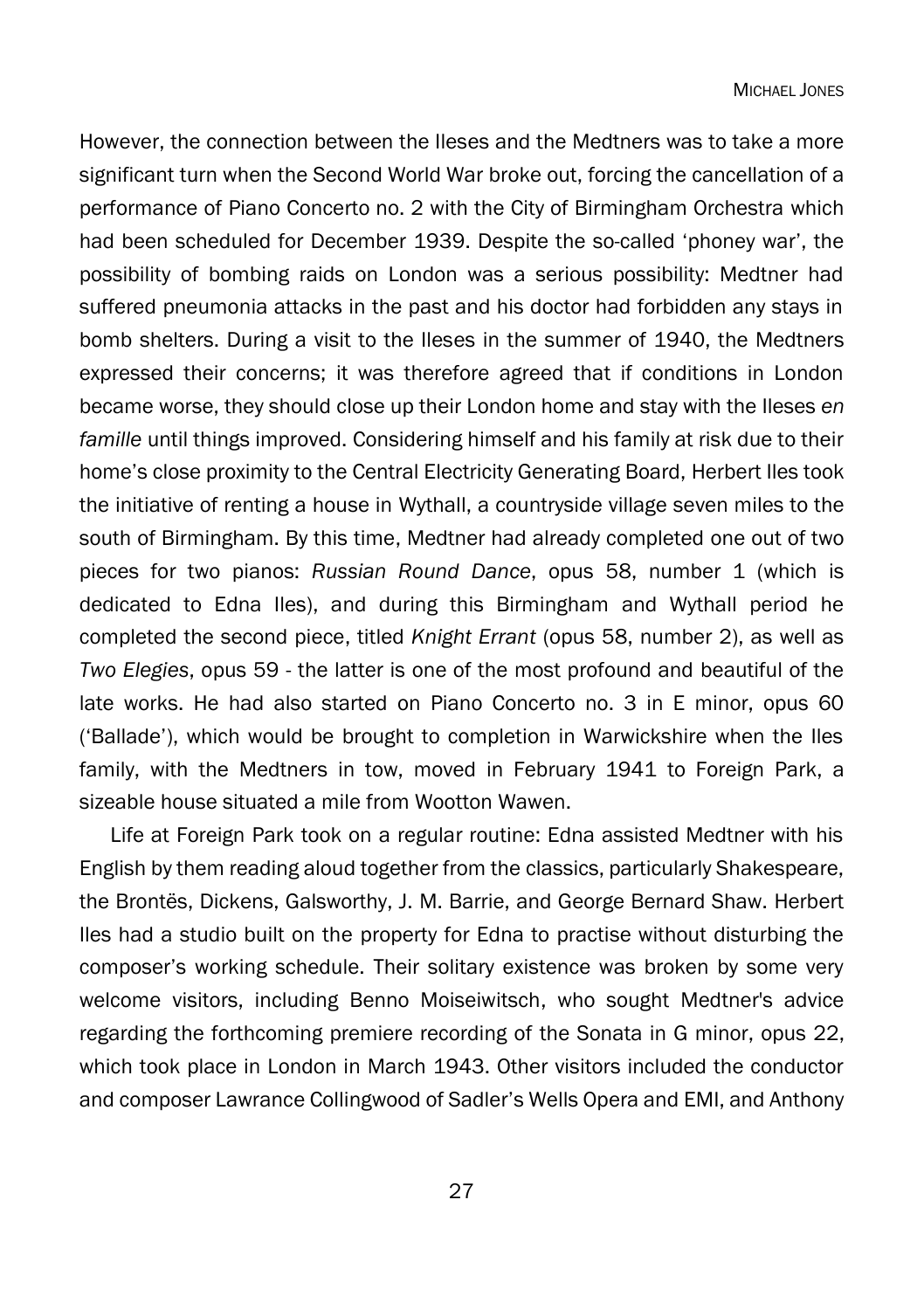Bernard, the Musical Director of the Shakespeare Memorial Theatre in Stratfordupon-Avon.

Concerto no. 3 ('Ballade'), opus 60, was finished at Foreign Park in February 1942 in a version for two pianos, $19$  and Edna was allowed to study the solo part in advance so as to assist the composer to hear the work in that form. Coronary attacks in the autumn of that year interrupted the orchestration process, though this was completed in the summer of 1943, by which time his health had sufficiently improved for them to return to their London home on 20 April.

Back home, Medtner was able to resume with his work, despite the sadness of losing many friends and supporters in that year.<sup>20</sup> On 12 October, he played for Myra Hess' Wartime Concerts in the National Gallery, for which he was joined by Oda Slobodskaya in some of his songs. In addition, Edna Iles played three of the *Skazki*. Six days earlier, they had given a private performance of Concerto no. 3 ('Ballade') at Hess' home in Hampstead – Moiseiwitsch turning pages for Medtner, Hess for Iles. The Royal Philharmonic Society had already agreed to present the world premiere in the Royal Albert Hall with Adrian Boult as conductor on 19 February 1944. The performance was a success, and the composer was recalled three times, but despite the great enthusiasm of Kaikhosru Sorabji in the *New English Weekly* of 2 March, other critics rose only to the height of 'pleasing' *(Daily Telegraph)*, 'logical and well-knit' *(Sunday Times)*, or even 'humdrum' *(The Times)*. Nevertheless, Medtner gave a repeat performance in a benefit concert for the Joint Committee for Soviet Aid on 5 June. In 1951, the Concerto was published by Wilhelm Zimmermann, bearing a dedication to the Maharaja of Mysore, whose financial munificence had enabled important works to be recorded commercially for the HMV 'Medtner Society' three-volume collection, issued between 1946 and 1947.

Meanwhile, there remained the question of who would be next to take up the Concerto. Benno Moiseiwitsch honoured his promise to perform the work and did so – firstly with George Weldon and CBSO in Birmingham Town Hall on 5 August 1945, and then with Basil Cameron during the 1946 Proms season. But in January and March 1946 Edna Iles played all three concertos in three concerts at the Royal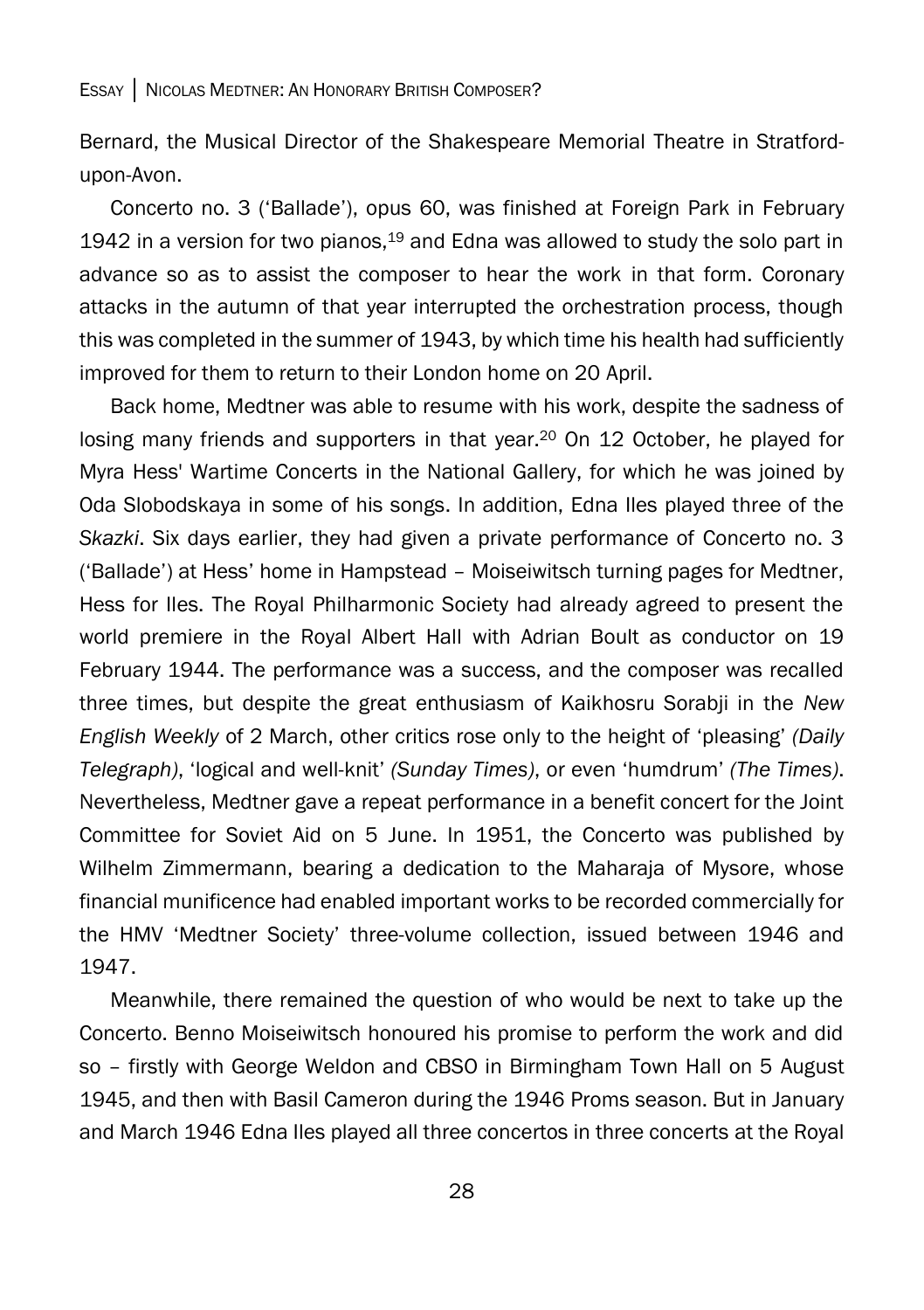Albert Hall, performing with the London Symphony Orchestra conducted by George Weldon. Iles and Weldon repeated the First Concerto at the Royal Albert Hall in December 1946 with the Philharmonia Orchestra, who were subsequently engaged by HMV to record all three concertos, with Medtner as soloist and Issay Dobrowen conducting the Second and Third Concertos. Medtner requested that Weldon be engaged to conduct the First because he had gained much experience conducting it (as well as the Second) with Edna Iles and the CBSO.

On New Year's Day 1946, Medtner and Arthur Alexander gave the premiere of *Russian Round Dance* and *Knight Errant* (which were both published by Augener that year) during a BBC studio concert of his music. On 2 June, Medtner made his last public appearance with another two-piano event, this time with Benno Moiseiwitsch in the Cambridge Theatre, London. In 1948, Medtner received his British naturalisation papers, having not been to the Soviet Union since his last concert tour in 1927.

Medtner's late period is concluded by Eight Songs, opus 61, composed between 1945 and 1951, setting texts by Eichendorff, Pushkin, Lermontov, and Tyutchev. But, by far the most important work from this period is the Piano Quintet in C, opus posth*.* The Quintet has an interesting history, having taken 44 years to compose. The first movement was completed between 1904 and 1905, followed by a sketch of the finale shortly afterwards. It was only around 1945 that inspiration suddenly came to complete the work. A strong religious basis underlies the work – each movement bears quotations from scripture, and contains the *Dies Irae* and the Russian Orthodox Easter chant. The work's completion on 23 November 1948 was a heavy drain on Medtner's health; two weeks later, he suffered another heart attack. 16 months later, he eventually felt well enough to record the Quintet with the Aeolian Quartet for the BBC on 11 May 1950. 21

He was not well enough, however, to give the first public performance of the work on 6 November 1950 in Kingsway Hall, asking Colin Horsley<sup>22</sup> to play it as part of the composer's 70th birthday concert given by Oda Slobodskaya, Manoug Parikian, Ernest Lush and Elisabeth Schwarzkopf. Altogether, 14 songs were sung, either in the German original, with the Russian text translated into English by Henry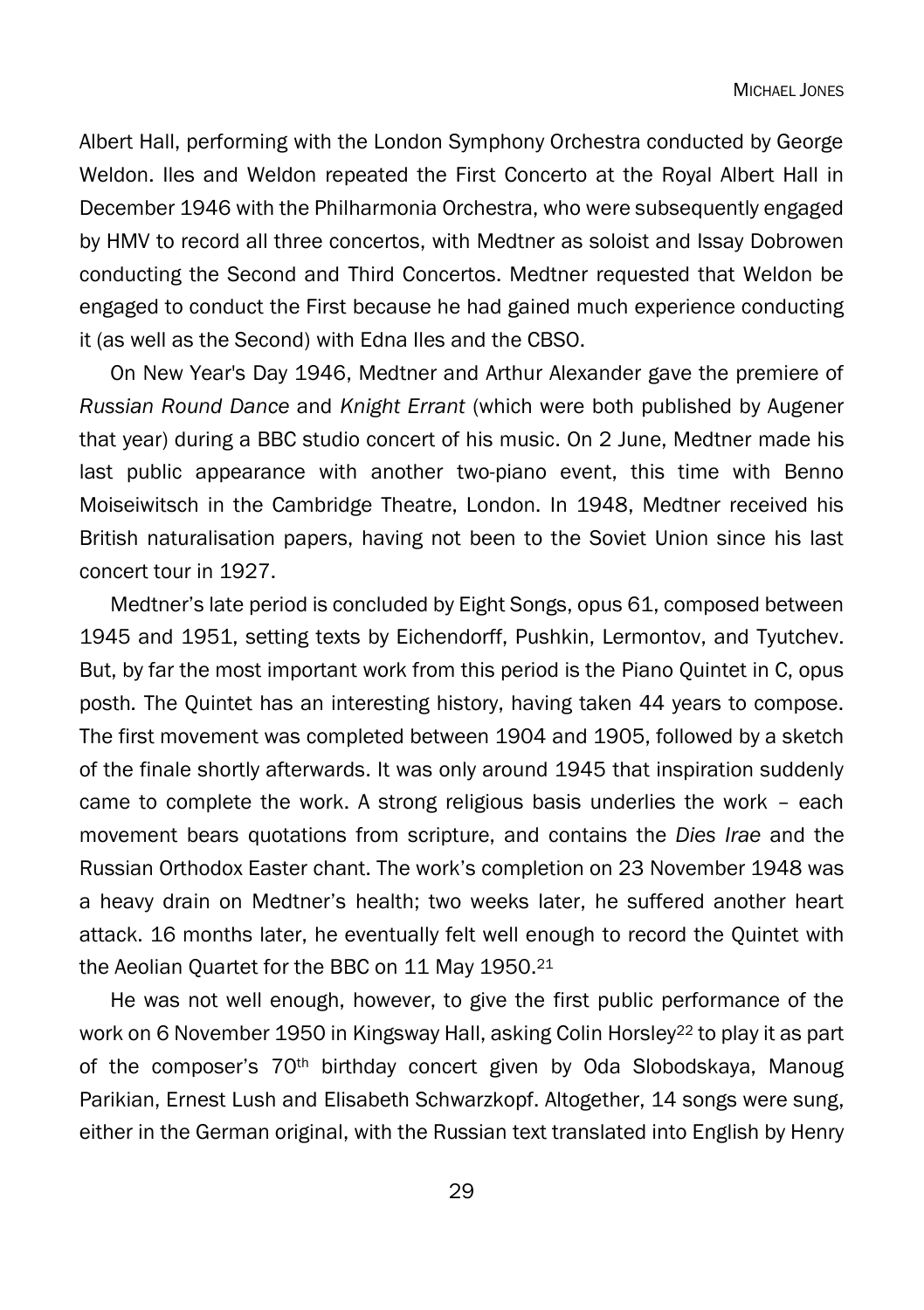Drinker, Edna Iles using Anna Medtner's literal translations. In October 1951, shortly before his death, Medtner confided to a friend:

I think my present solitude is necessary to prepare myself to enter the other world. One should have time, before dying, to think about death; one should accept it, and even desire it.<sup>23</sup>

Medtner died just before 5am on 13 November; his funeral (Russian Orthodox), took place on 16 November. He is buried in Hendon Cemetery. Medtner's remains have never been re-interred in Russia, but in 1958, Anna was invited to return to Moscow with the promise of a state pension and the task of overseeing and approving the 12 volumes that constitute the Soviet Medtner Complete Edition. This was achieved by the time she died in 1965.

How does one assess Medtner's legacy? Does it influence British composers in any way? Unlike the popular appeal of his friend and supporter Rachmaninov, Medtner's music requires more concentration from performers and listeners. In addition, his music needs to be *understood,* especially by performers. An early enthusiast, the conductor and composer Clarence Raybould, wrote the following:

I had not understood in my younger days why Medtner's music was unjustly and strangely neglected. I have found out during my mature years why this was so, and I am convinced that it was, and still is, on account of the *comparatively poor rhythmic sensitivity of many otherwise well-equipped performers [italics mine].* The very essence of Medtner's music is a curiously subtle sensitivity to rhythmic change and flow, and I fear this is sadly lacking, as it probably always was. Anyone wishing to master the composer's many problems must have a sense of something more complicated than the ordinary three-against-two, though even that elementary flow is not properly grasped by the majority of young performers!<sup>24</sup>

Arthur Alexander highlighted some distinctive qualities of Medtner's playing:

Now, in my experience, no one has equalled Medtner in the extraordinary *musical* clarity of his playing, particularly in crowded and complex music in the lower registers of the piano […]. Moreover, he possessed to an acute degree the rare power of colouring melodically passages that in the hands of others remained mere notes, and his subtleties of nuance and pedal were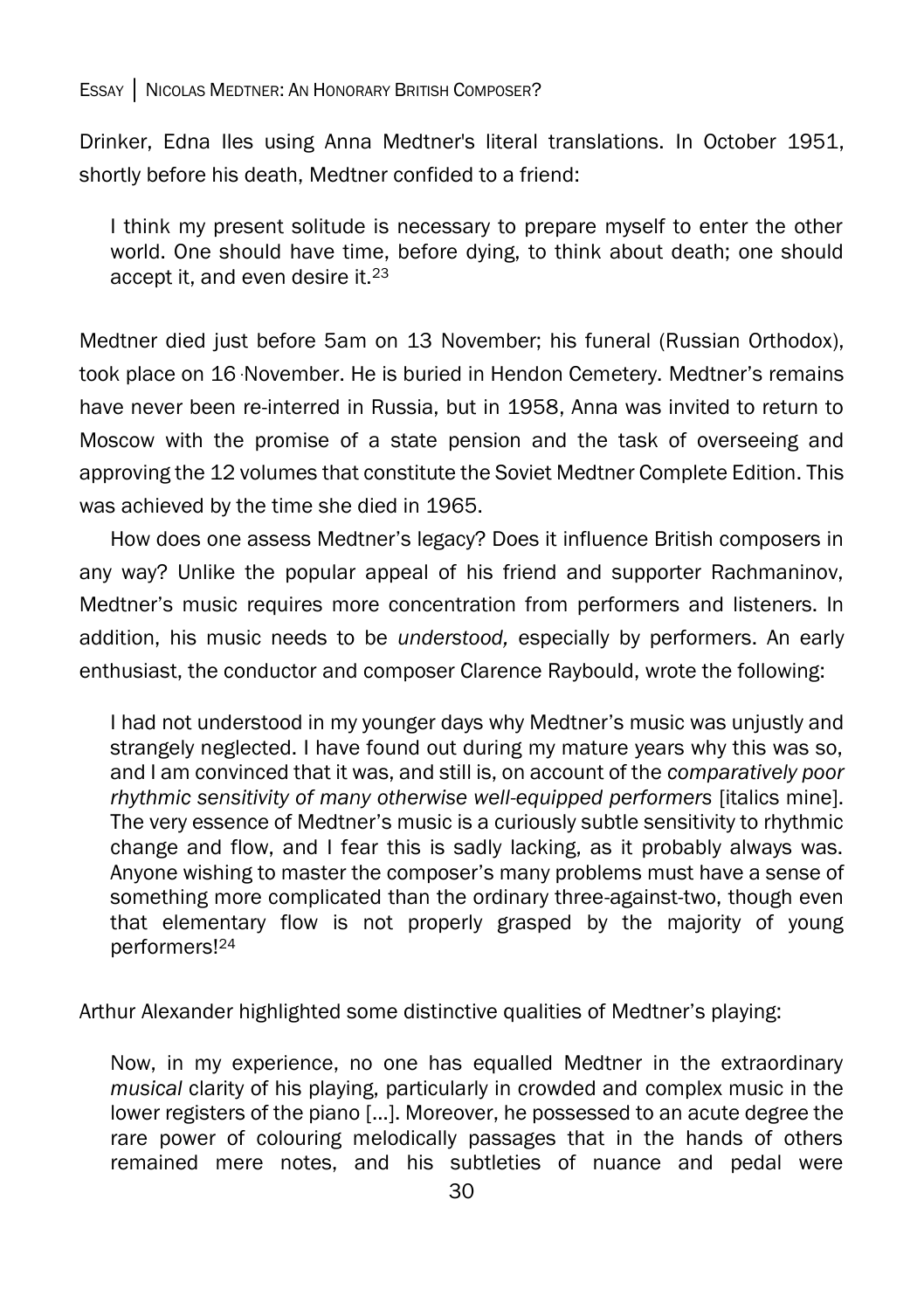unforgettable […]. But above all, [Medtner's] playing throughout *was imbued to a remarkable degree with such strongly individual rhythm* [italics mine] that, without seeing him, one could always have named the performer's identity.<sup>25</sup>

But what of Medtner's influence as a composer? Helpful comparisons can be made if one studies the works of York Bowen and Benjamin Dale. Firstly, Bowen, Dale, Bax, and others who were students at the RAM in the 1900s were strongly influenced by Russian romanticism, particularly in the piano repertoire. An example is the coda of Bax's Piano Sonata no. 1 with its Russian bells, directly inspired by Bax's journey to Russia in 1910 in pursuit of an elusive *femme fatale*. Also important are the strong Russian preferences of the young Henry Wood, who introduced that repertoire as conductor of the Proms. He maintained a close connection to the RAM, and his first wife was a Russian singer with whom he made several gramophone recordings. Secondly, I referred earlier to Medtner's command of extensive thematic development. As a comparison, I would suggest that one studies Dale's masterpiece, the Violin Sonata in E, opus 11, which dates from 1922 – roughly contemporary with Medtner's Violin Sonata no. 2 in G, opus 44 (1925). The organic evolution of themes throughout the work, its structural distinction and the large imaginative canvas Dale presents makes for an important comparison. The Sonata is not a one-movement work but an extended three-movement form in which the opening theme returns as the coda of this 35-minute work, conveying the impression of having taken one on a long journey, with many wonderful insights along the way (see Ex. 2a).

It is also worth highlighting the evolution of harmonic development by the 1900s. Chordal foundation had already reached the augmented  $11<sup>th</sup>$  by this time, and was strongly apparent in all three RAM composers, particularly Dale's Piano Sonata in D minor, opus 1 (1905) which was premiered by Bowen at the Wigmore Hall that year. Such harmonic evolution was already a well established part of Medtner's style, characterised by the constant exploration of tonality – pushing and extending the boundaries while remaining loyal to his artistic credo. Dale does the same: see Ex. 2b and note how the violin holds the E firmly throughout, while the piano keeps pushing the harmonic boundaries against it.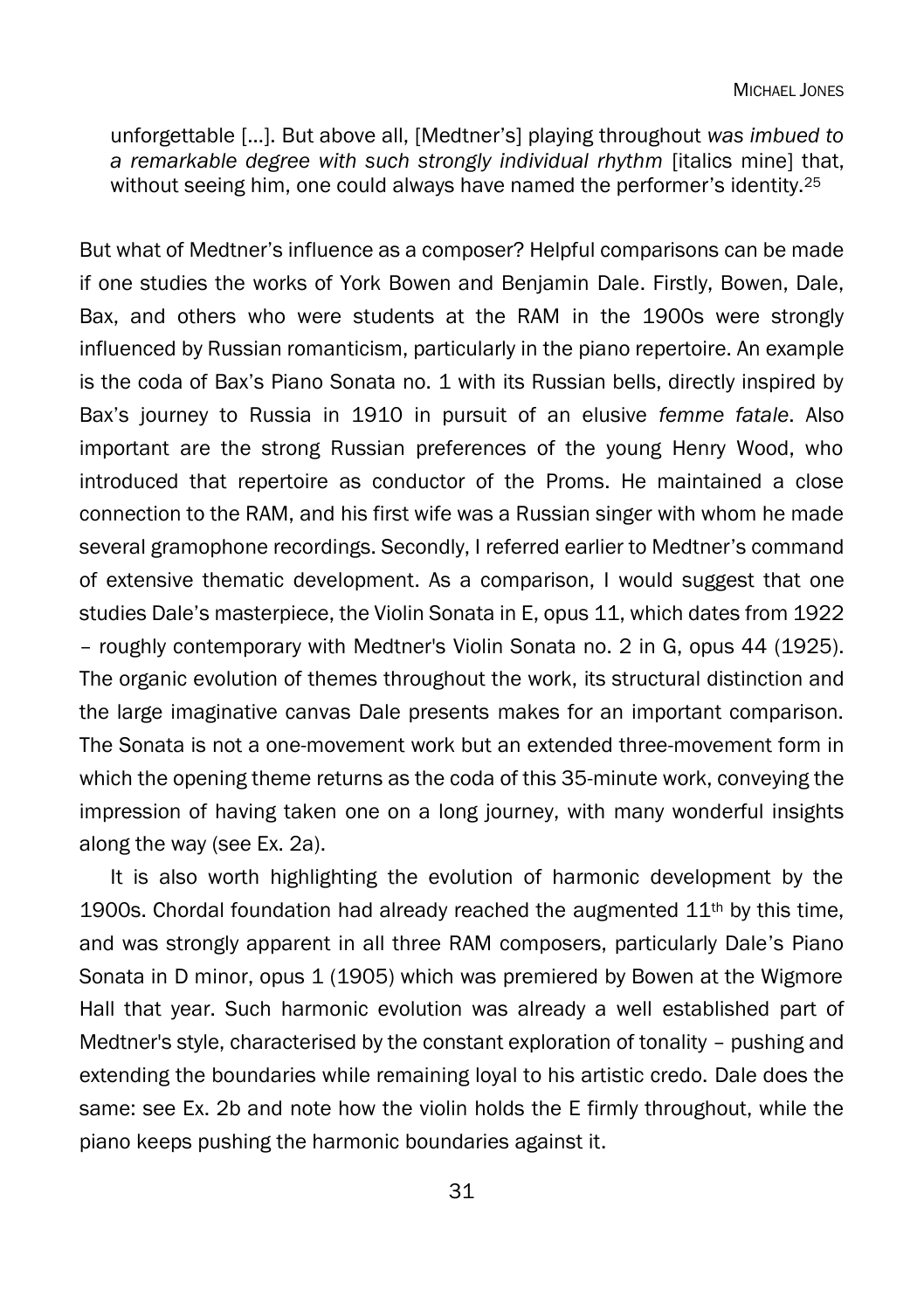

Ex. 2a: B. J. Dale, Sonata in E for Violin and Piano, opus 11 (1922), I: Lento espressivo, bb. 1-13.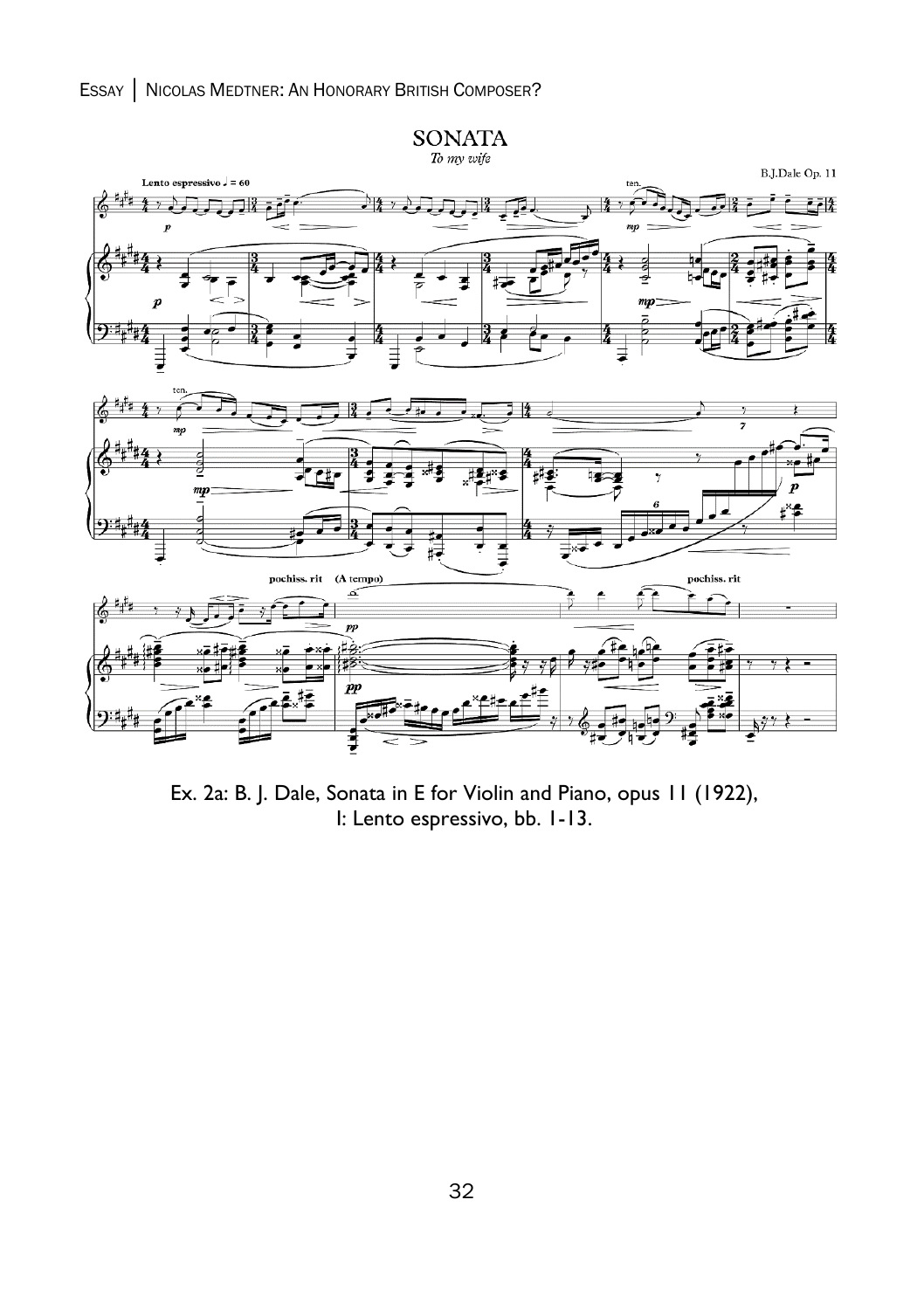MICHAEL JONES







Ex. 2b: B. J. Dale, Sonata in E for Violin and Piano, opus 11 (1922), I: Lento espressivo, bb. 160-165.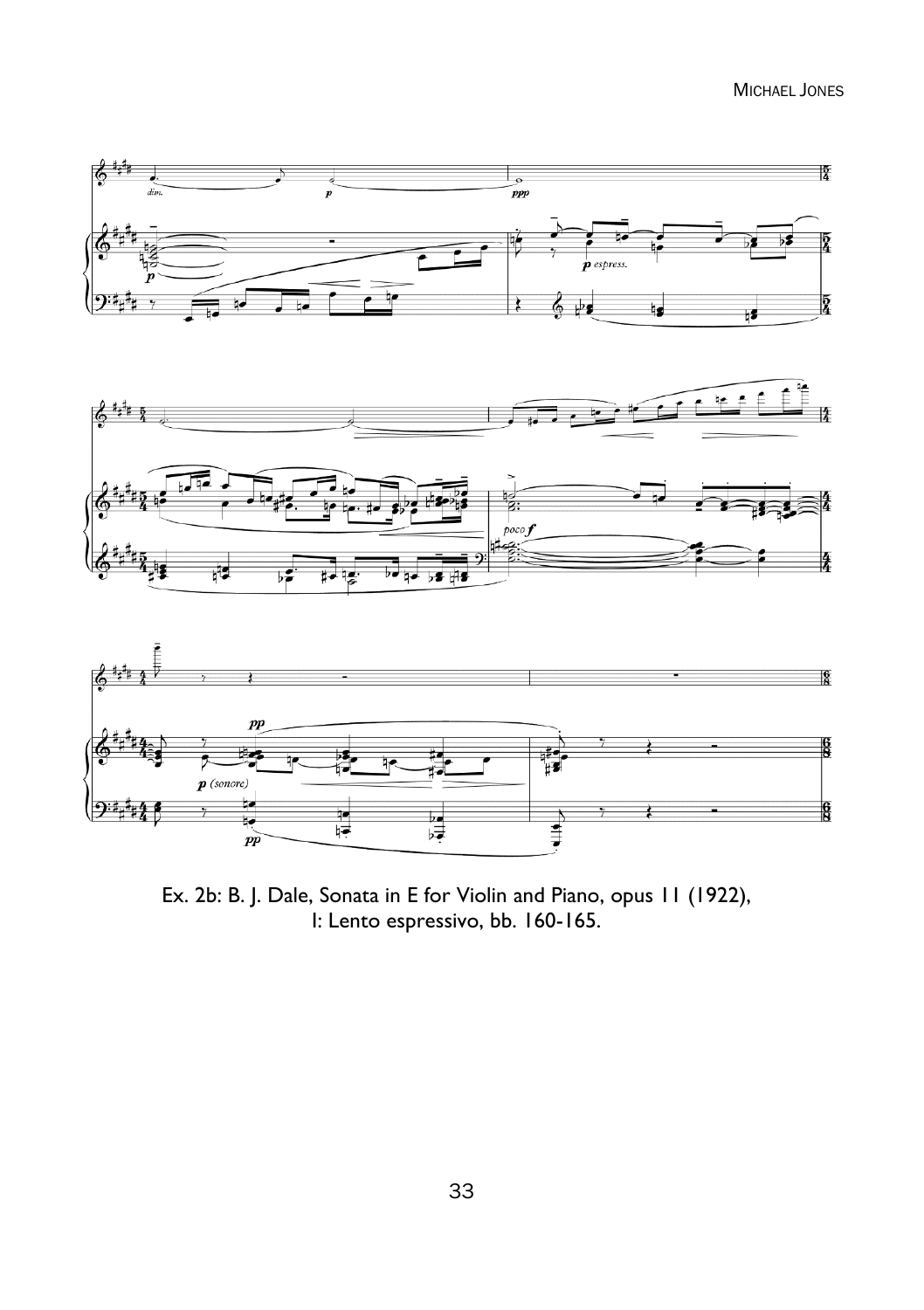Other, more tantalising, similarities reveal themselves, as with this excerpt from York Bowen's Ballade no. 2 in A minor, opus 87, and the first movement of Medtner's *Sonata-Ballade*, opus 27:



Ex. 3a: Medtner*, Sonata-Ballade*, opus 27 (1914), bb. 24-25.



Ex. 3b: Bowen, Ballade no. 2 in A minor, opus 87 (published in 1931), bb. 42-44.

Medtner's *oeuvre* is continually being re-explored and championed by a growing number of pianists, several of whom have even tackled the complete works. <sup>26</sup> And so I wish to be optimistic that composers like him who—like many British composers of his period—form part of a perceived 'maturing-of-tendencies' tradition, will increasingly become part of the British mainstream tradition in future.

*Michael Jones is a professional pianist who graduated from the Birmingham School of Music (now the Royal Birmingham Conservatoire) in 1974 with Prizes for Piano, Advanced Harmony, and Musical Distinction. He is also a historian, musicologist, lecturer and independent concert-giver. He has been a contributor to BMS publications for over 30 years, publishing reviews and biographical articles on composers such as John Joubert, Alan Bush, Leslie Heward, Christopher Edmunds, and—in particular—Edgar Bainton, for whom*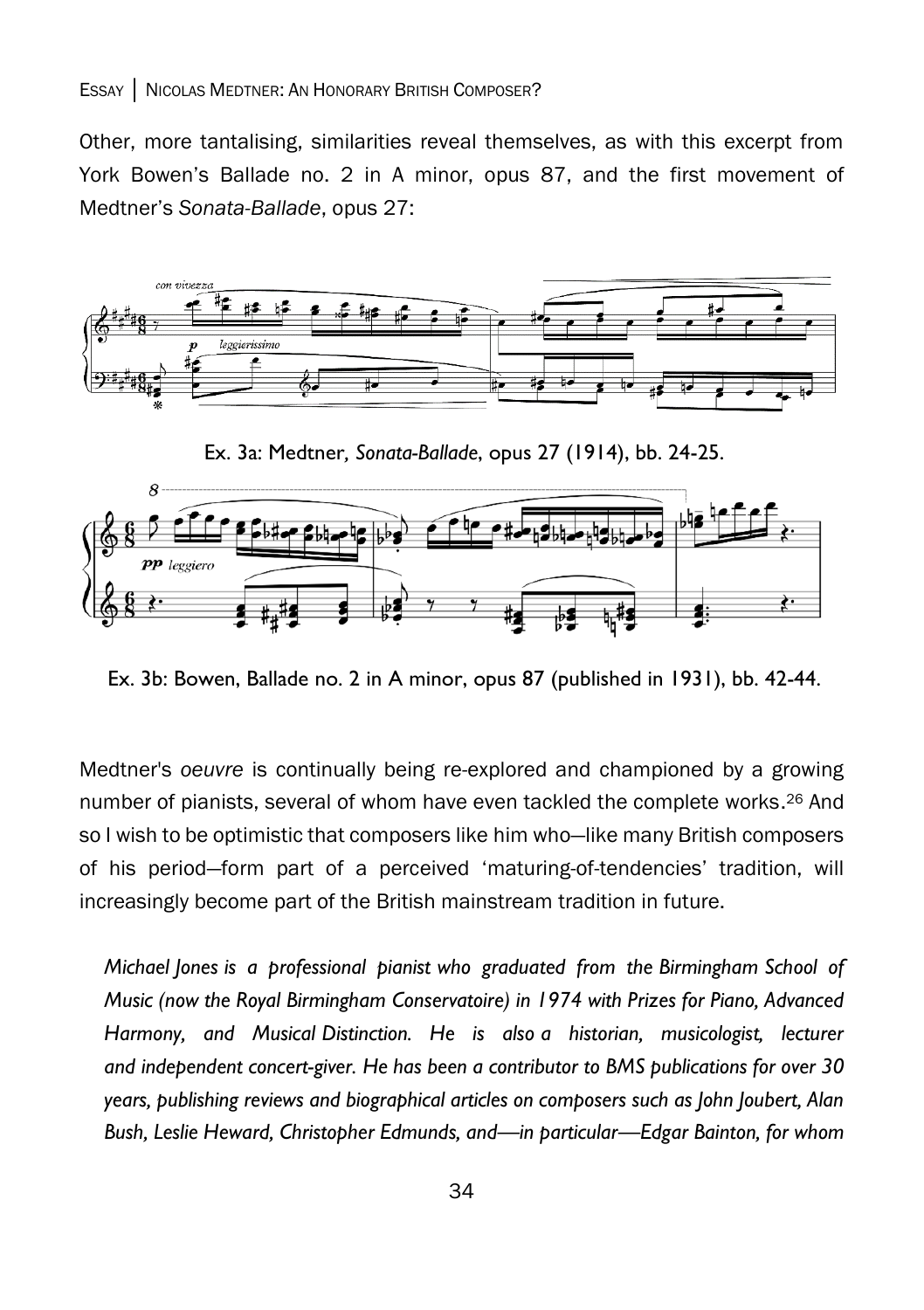*he is the UK Music Executor/Trustee and founder of the Edgar Bainton (UK) Society. He is also a founder-Trustee of the Erik Chisholm Trust, and has recorded for the BMS (with violist Martin Outram), Dutton Epoch (with cellist Joseph Spooner) and more recently Oboe Classics (with Mark Baigent) for a CD of Rutland's Boughton's oboe works, released in 2017.*

### **References**

- Greer, David, ed. *Hamilton Harty: His Life and Music*. Belfast: Blackstaff Press, 1978.
- Holt, Richard, ed. *Nicolas Medtner: A Memorial Volume*. London: Dennis Dobson, 1955.
- Martyn, Barrie. *Nicolas Medtner: His Life and Music*. Aldershot: Scolar Press, 1995.
- Pinsonneault, Bernard. *Nicolas Medtner: pianiste, compositeur: 1879-1951.*  Montréal: Éditions Beauchemin, 1956.
- Purser, John. *Erik Chisholm, Scottish Modernist (1904-1965): Chasing a Restless Muse*. Woodbridge: Boydell, 2009.
- Truscott, Harold. "Medtner's Sonata in G minor, op. 22". *Music Review* 22, no. 2 (May 1961): 112-23.

#### Endnotes:

<sup>6</sup> Martyn, 196.

<sup>8</sup> Martyn, 191.

<sup>1</sup> *Edna Iles*, 6 vols., St-Laurent Studio, YSL 0210 78, YSL 0211 78, YSL 0212 78, YSL 0215 78, YSL 0262 78, YSL 0263 78, CDs, http://78experience.com/welcome.php?mod=disques&collection=64.

<sup>2</sup> Medtner's preferred words were 'conte' in French, and 'Märchen' in German. Medtner's *Sonata-Skazka*, (opus 25, number 1) was called 'Sonata-Legend' by my teacher – a very appropriate alternative.

<sup>3</sup> Harold Truscott, "Medtner's Sonata in G minor, op. 22", *Music Review* 22, no. 2 (May 1961): 122-23.

<sup>4</sup> Press review, quoted in Barrie Martyn, *Nicolas Medtner: His Life and Music* (Aldershot: Scolar Press, 1995), 168.

<sup>5</sup> Sergei Rachmaninov, letter to Hamilton Harty, 28 June 1922, in *Hamilton Harty – His Life and Music*, edited by David Greer (Belfast: Blackstaff Press, 1978), 86.

<sup>7</sup> Neville Cardus, review of Medtner's Piano Concerto no. 2 in C minor, opus 50, [loose press cutting in my possession, possibly published in the *Manchester Guardian*, 23 November 1928].

<sup>9</sup> "Nicolas Medtner – First Appearance in London", *Times* (UK), 17 February 1928.

<sup>10</sup> Quoted in Ernest Newman, "Account of a London recital by Medtner", in *Nicolas Medtner: A Memorial Volume*, ed. Richard Holt (London: Dennis Dobson, 1955), 42.

<sup>11</sup> In her 1943 obituary of B. J. Dale in the RAM Magazine, Dora Bright makes reference to the Medtner connection. I am grateful to Christopher Foreman for this information.